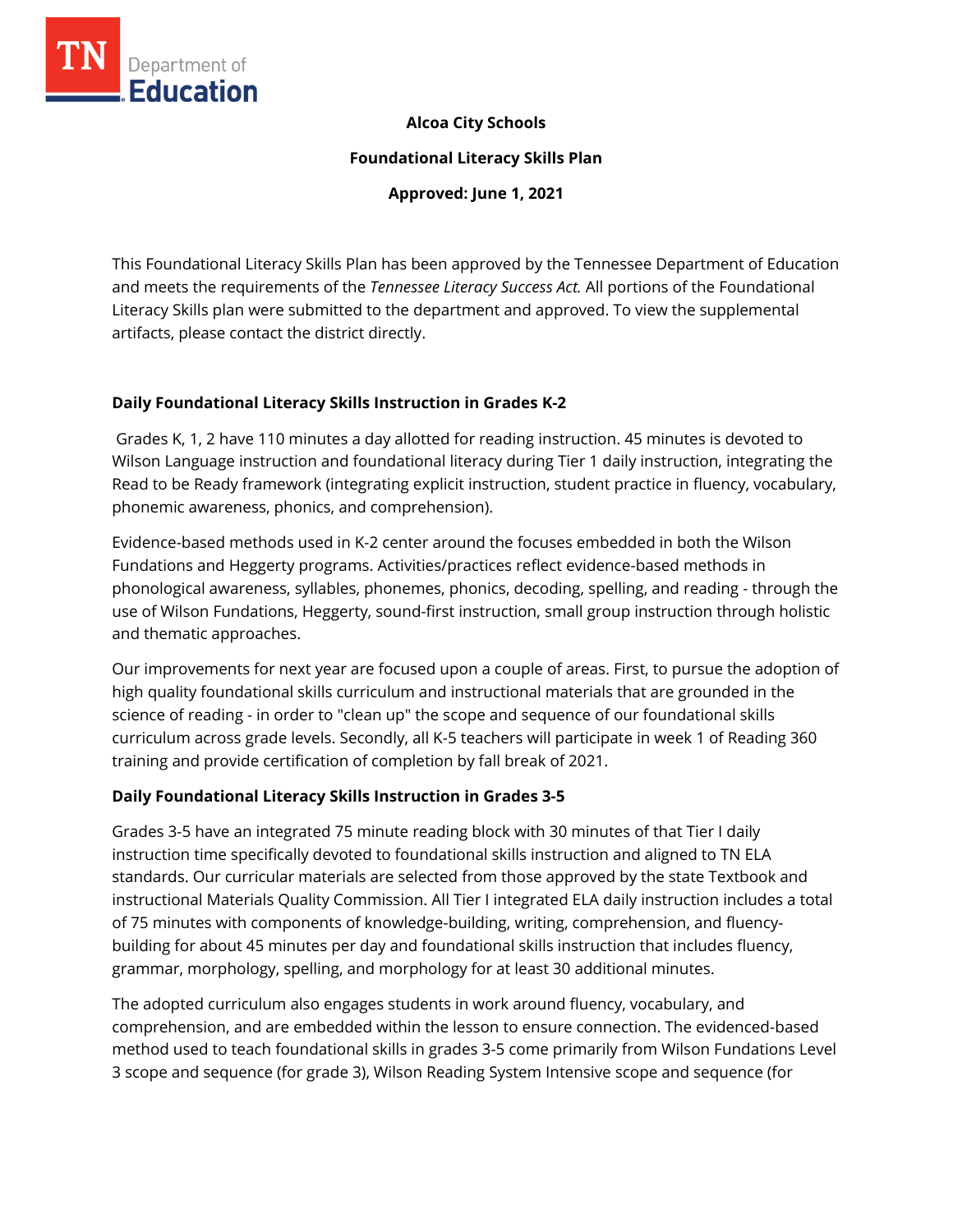Department of **Education** 

differentiation as needed), and the Wilson Just Words scope and sequence (for grades 4-5). Teachers use a combination of whole group, small group, and explicit phonics instruction.

Our improvements for next year are focused upon a couple of areas - same as K-2. First, to pursue the adoption of high quality foundational skills curriculum and instructional materials that is grounded in the science of reading - in order to "clean up" the scope and sequence of our foundational skills curriculum across grade levels. Secondly, all K-5 teachers will participate in week 1 of Reading 360 training and provide certification of completion by fall break of 2021.

## **Approved Instructional Materials for Grades K-2**

Amplify - K-5 Core Knowledge Language Arts

## **Approved Instructional Materials for Grades 3-5**

Amplify - K-5 Core Knowledge Language Arts

## **Additional Information about Instructional Materials**

We will (in 2021-22) pursue the adoption of high quality foundational skills curriculum and instructional materials that is grounded in the science of reading - in order to "clean up" the scope and sequence of our foundational skills curriculum across grade levels.

Our school board adopted Amplify CKLA, Learnzillion, and McGraw-Hill (three finalist programs) in Spring 2020. Reviews were underway for a final decision in the spring of 2020. The process was suspended due to the pandemic. Focus was shifted to a new 6-12 program, which was adopted and purchased in spring 2021 (Savvas myPerspectives).

Teachers have extended use of Houghton Mifflin Harcourt Journeys from the previous TN ELA adoption, supplementing with Wilson Fundations.

## **Universal Reading Screener for Grades K-5. This screener complies with RTI<sup>2</sup>and Say Dyslexia requirements.**

iReady is our universal screener in grades K-5 for benchmarking. AIMSweb is our progress monitoring program.

#### **Intervention Structure and Supports**

RTI2 Reading Intervention Structure:

Alcoa City uses Wilson Fundations, Wilson Reading System, Wilson's Just Words, and Heggerty Phonological Awareness programs with students in grades K-5 who are identified at-risk for (or with) a significant reading deficiency. Universal screening data is used to make placement decisions, along with data from students' TNReady results, students' prior intervention outcomes from programs such as AIMSweb, students' classroom performance, and students' individual screening results (see below). Tier II and III interventions are provided in specific areas such as letter naming, letter sounds, phoneme segmenting, WRF, passage reading fluency, reading comprehension, and written expression. RTI data team meetings occur every 2 weeks and progress is reported to parents every 4.5 weeks, indicating intervention changes and overall progress in the intervention.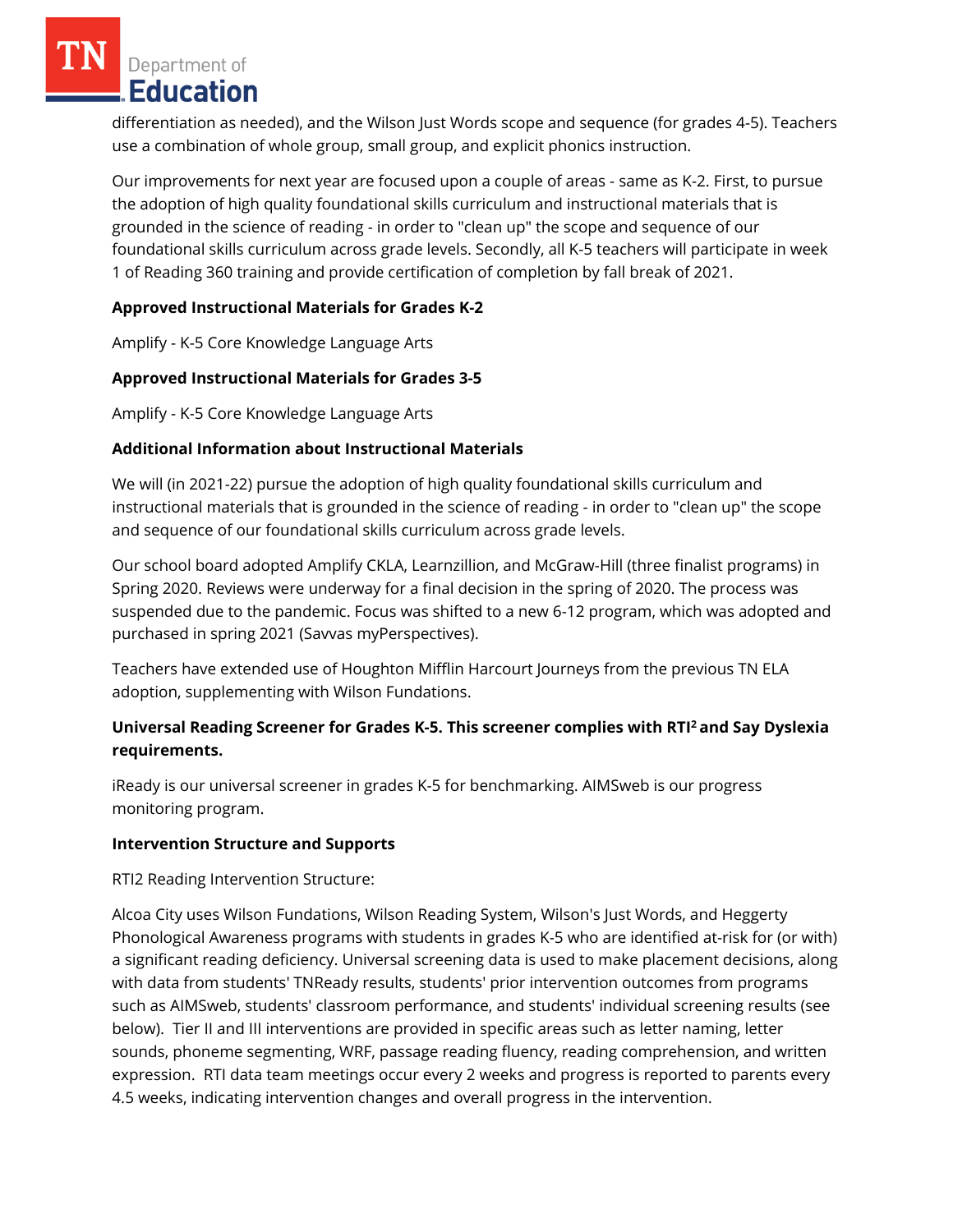Department of Education

Tier II: Heggerty Phonological Awareness, Wilson Fundations, Wilson Reading System, Just Words

Tier III: Heggerty Phonological Awareness, Wilson Fundations, Wilson Reading System, Just Words

Screeners: Phonological Awareness Screener, Phonics and Word Reading Survey, WIST, WADE, AIMS

Evidences: Benchmarks and Progress Monitoring, Grade-level data sheets, bi-weekly data meetings, nine-weeks formative assessments.

# **Parent Notification Plan/Home Literacy Reports**

Our district notifies parents in grades K-5 if their child is at risk for or has a significant reading deficiency as soon as fall universal screening is completed (fall, winter, spring). Progress reports are sent home every 4.5 weeks with information on their progress in intervention as well as any changes in the current intervention plan.

Notices are also sent if a student is receiving a dyslexia-specific intervention. The notice provides parents with a description of the importance of being able to read by the end of 3rd grade, as well as a description of what intervention their student is receiving and how to support them at home. Our parent notification letter provides a clear explanation of skill gaps and the depth and extent of student need, as well as how student gaps will be addressed during the intervention.

These communications go out to parents with students in grades K-3 three times annually and are shared in grades 4 and 5 annually. In addition to the parent notification letter, benchmark reports are sent home with each student after each benchmarking window. As a district, each grade level K-5 emphasizes to parents the importance of reading at home 20 minutes a day and we also initiate reading challenges to students during fall, winter, spring, and summer breaks. In addition, teachers have 1:1 conferences with students in Tier II and Tier III to explain their child's reading deficit and intervention plan.

Our district also participates in a county-wide One Book Blitz, which provides parents the materials and support resources needed to follow along and engage successfully at home with their child. Future possible plan of reading activities for families is added with progress reports. (Specific to deficits and easy for parents to implement) Ex: parental plan with tools, phonemic awareness games, sight word flash cards, syllable games, phoneme grapheme activities, fluency passages, comprehension board games, etc.)

## **Professional Development Plan**

June/July 2021 - Most of our K-2 teachers have registered for the cohort-based in-person training offered as Week 2 of the Early Literacy Training series. The participating teachers include interventionists, special education teachers, and elementary/intermediate instructional leaders. This week will emphasize practical classroom application of research findings around strong instruction in phonological awareness, phonemic awareness, phonics, fluency, and vocabulary. October 2021- All Alcoa City Schools K-5 teachers, interventionists, special education teachers, ESL teachers, and instructional leaders will engage in the asynchronous week 1 foundational reading development content of the early training series by fall break 2021. We will ensure that educators earn a completion certificate by that date. In conjunction with the Reading 360 Early Literacy Training